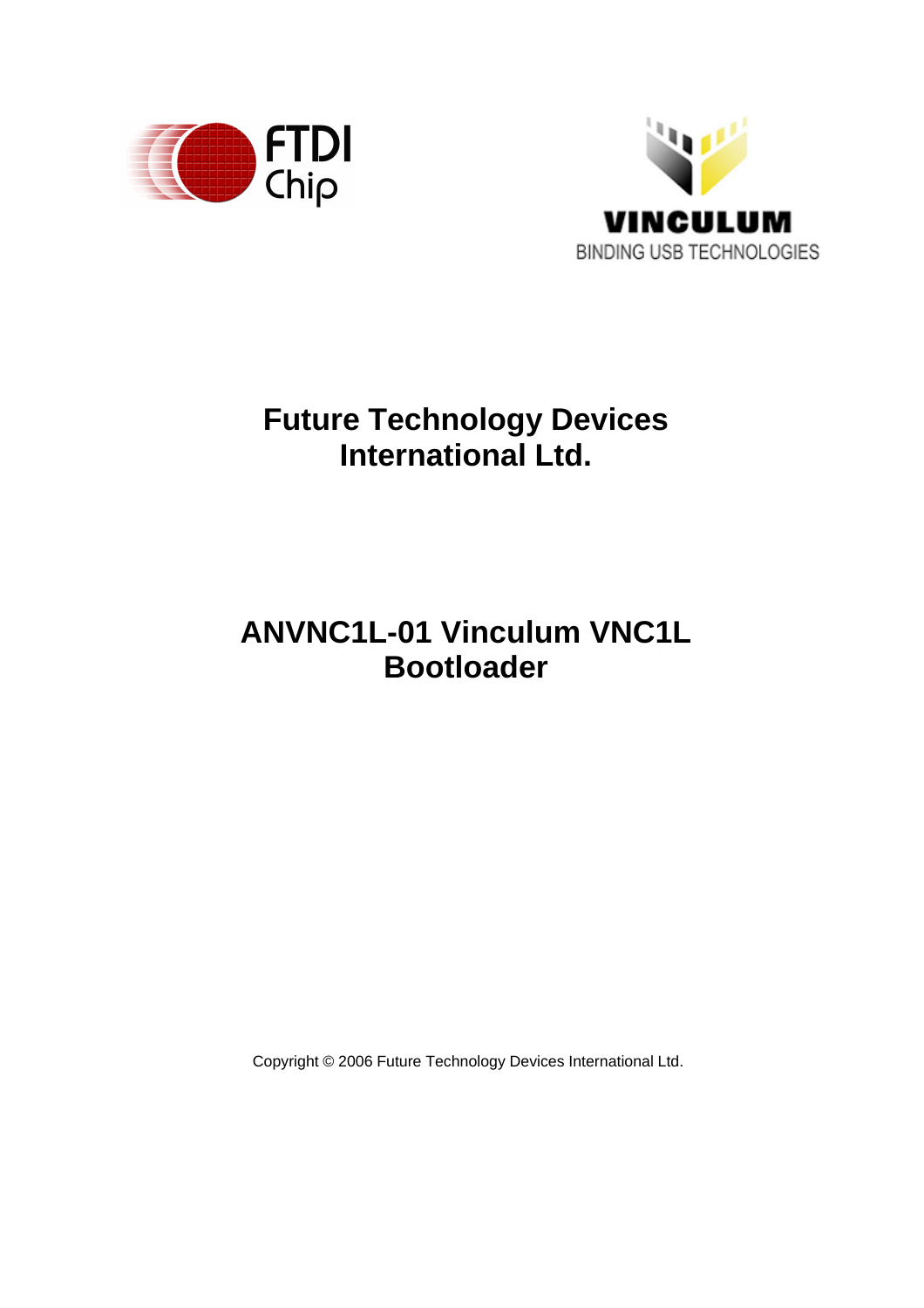# **Table of Contents**

| <b>Part I Vinculum VNC1L Bootloader</b>     | $\mathbf 2$ |
|---------------------------------------------|-------------|
| <b>Part II VNC1L Bootloader Commands</b>    | 3           |
|                                             |             |
| 4 Echo                                      |             |
| Part III VNC1L Bootloader Pseudo Code       |             |
| Part IV VNC1L Bootloader Hardware Interface | 8           |
|                                             |             |
| <b>Part V Revision History</b>              | 14          |
| <b>Part VI Contact</b>                      | 15          |
| <b>Part VII Disclaimer</b>                  | 16          |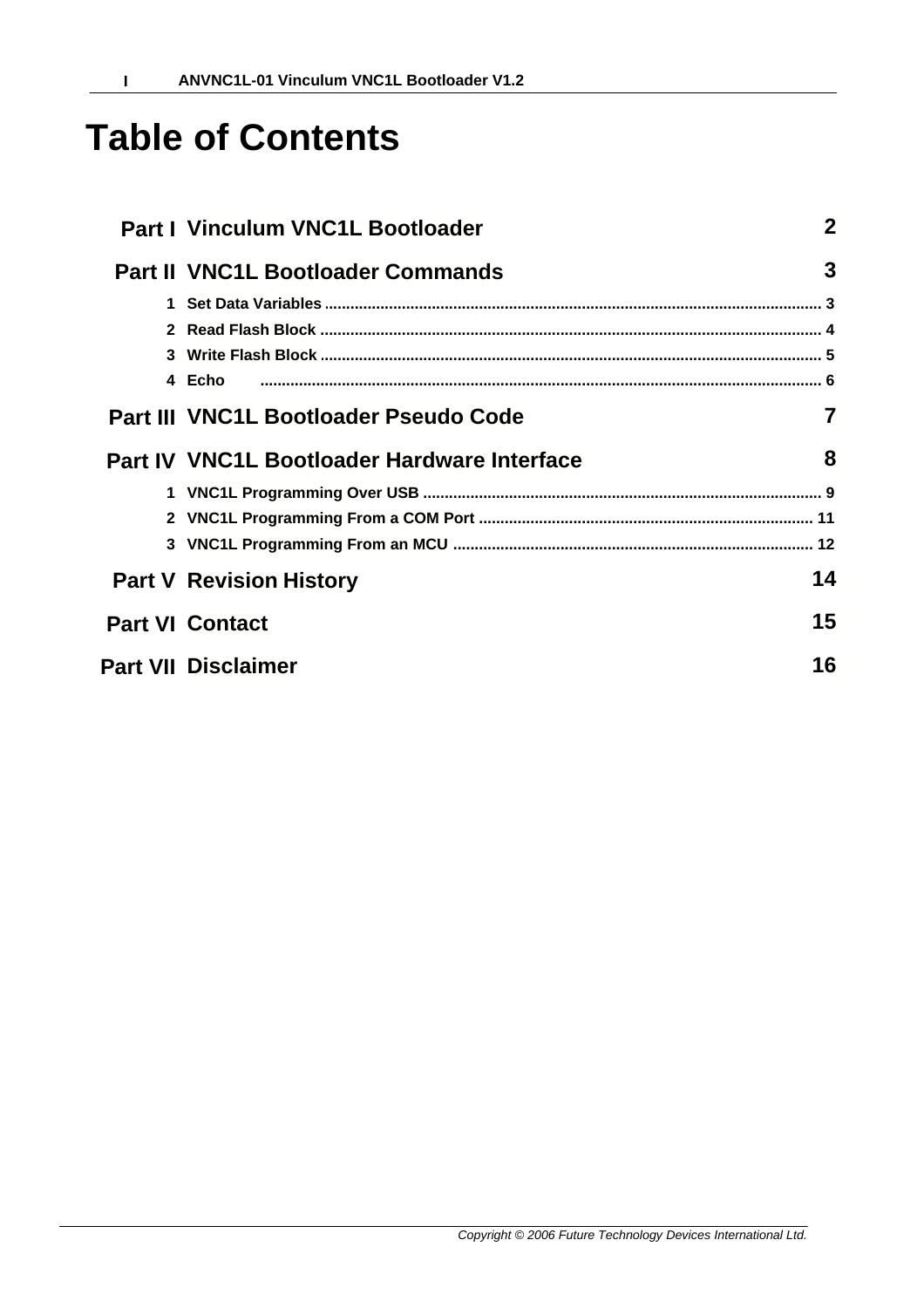# **1 Vinculum VNC1L Bootloader**

This document describes the commands available for communicating with the VNC1L device's bootloader and how to use them.

A chapter is also included on how to interface to the Vinculum VNC1L device UART for reprogramming the Flash memory using the bootloader.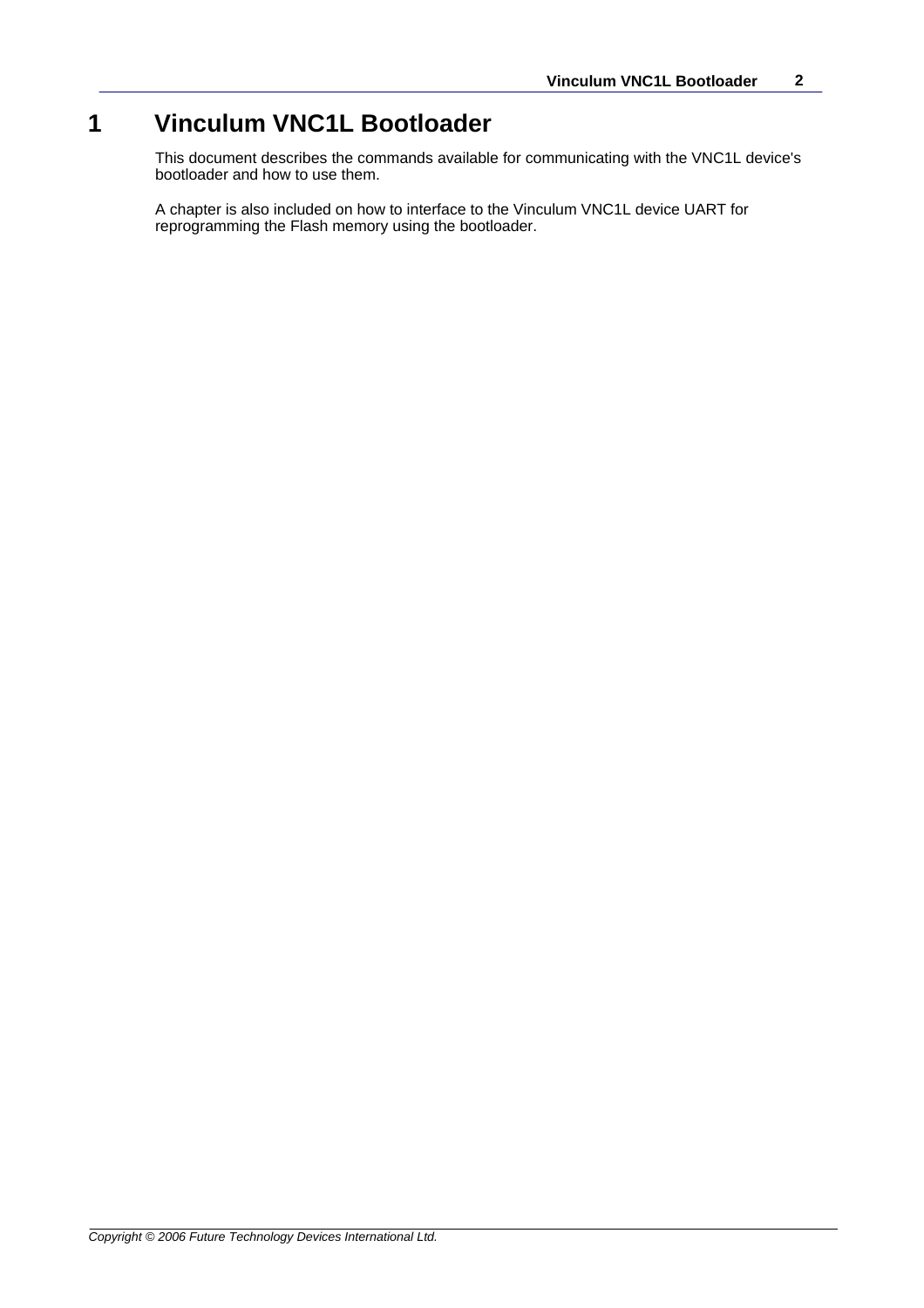## <span id="page-3-0"></span>**2 VNC1L Bootloader Commands**

### **2.1 Set Data Variables**

### **Command Bytes**

*0x01, TimerLow, TimerHigh, Baud1, Baud2, Baud3*

### **Response Bytes**

*0x02*

#### **Remarks**

This command allows the Flash program time and Baud rate to be specified. A value of 6000 (0x1770) should be used for the program time (*TimerLow* = 0x70 and *TimerHigh* = 0x17 ). The Baud rate should be specified according to the table below. A value of 1MBaud gives fast and reliable Flash programming (*Baud1* = 0x03, *Baud2* = 0x00, *Baud3* = 0x00). The bootloader defaults to a Baud rate of 115200.

#### **Baud Rate Table**

| <b>Baud Rate</b> | Baud1 | Baud2 | Baud <sub>3</sub> |
|------------------|-------|-------|-------------------|
| 300              | 0x10  | 0x27  | 0x00              |
| 600              | 0x88  | 0x13  | 0x00              |
| 1200             | 0xC4  | 0x09  | 0x00              |
| 2400             | 0xE2  | 0x04  | 0x00              |
| 4800             | 0x71  | 0x02  | 0x00              |
| 9600             | 0x38  | 0x41  | 0x00              |
| 19200            | 0x9C  | 0x80  | 0x00              |
| 38400            | 0x4E  | 0xC0  | 0x00              |
| 57600            | 0x34  | 0xC0  | 0x00              |
| 115200           | 0x1A  | 0x00  | 0x00              |
| 230400           | 0x0D  | 0x00  | 0x00              |
| 460800           | 0x06  | 0x40  | 0x00              |
| 921600           | 0x03  | 0x80  | 0x00              |
| 1000000          | 0x03  | 0x00  | 0x00              |
| 1500000          | 0x02  | 0x00  | 0x00              |
| 2000000          | 0x01  | 0x00  | 0x00              |
| 3000000          | 0x00  | 0x00  | 0x00              |

**Note**: Baud rates in gold cannot be used for Flash programming due to the time required to write to the Flash memory. 1000000 Baud (1MBaud) is the fastest Baud rate that should be used for Flash programming.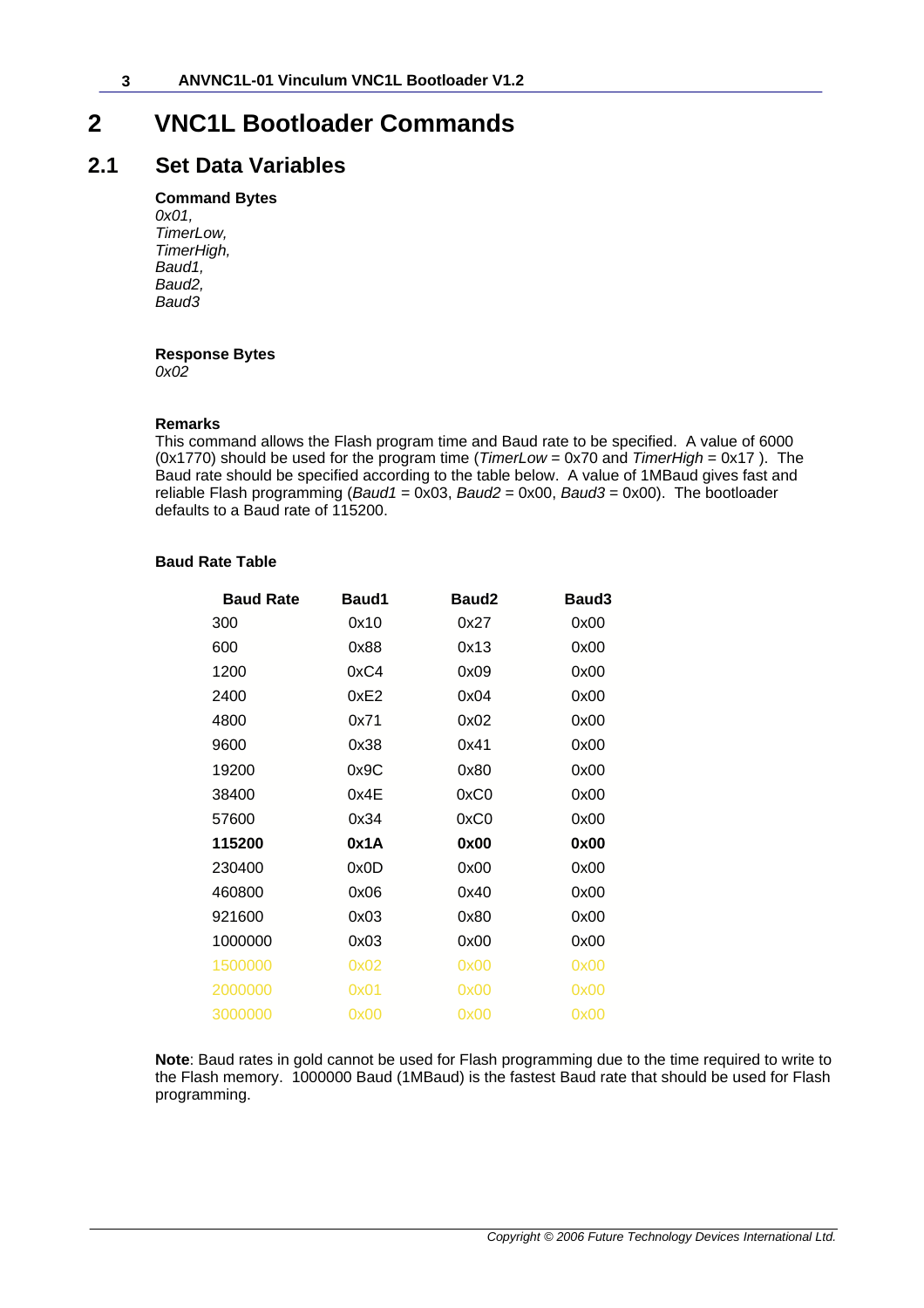### <span id="page-4-0"></span>**2.2 Read Flash Block**

### **Command Bytes**

*0x02, FlashAddressLow, FlashAddressHigh, Count*

### **Response Bytes**

*0x02 Data Block Read*

#### **Remarks**

This command reads *Count* bytes from the Flash memory starting at the address given by the Flash address word which can be calculated as follows:

Flash Address = ((*FlashAddressHigh* **shifted left** 8) **OR** 0xFF) **AND** *FlashAddressLow*

For example, to read a Flash address of 0xABCD the values to be sent in the command would be *FlashAddressHigh* = 0xAB and *FlashAddressLow* = 0xCD.

A *Count* value of 128 bytes should be used.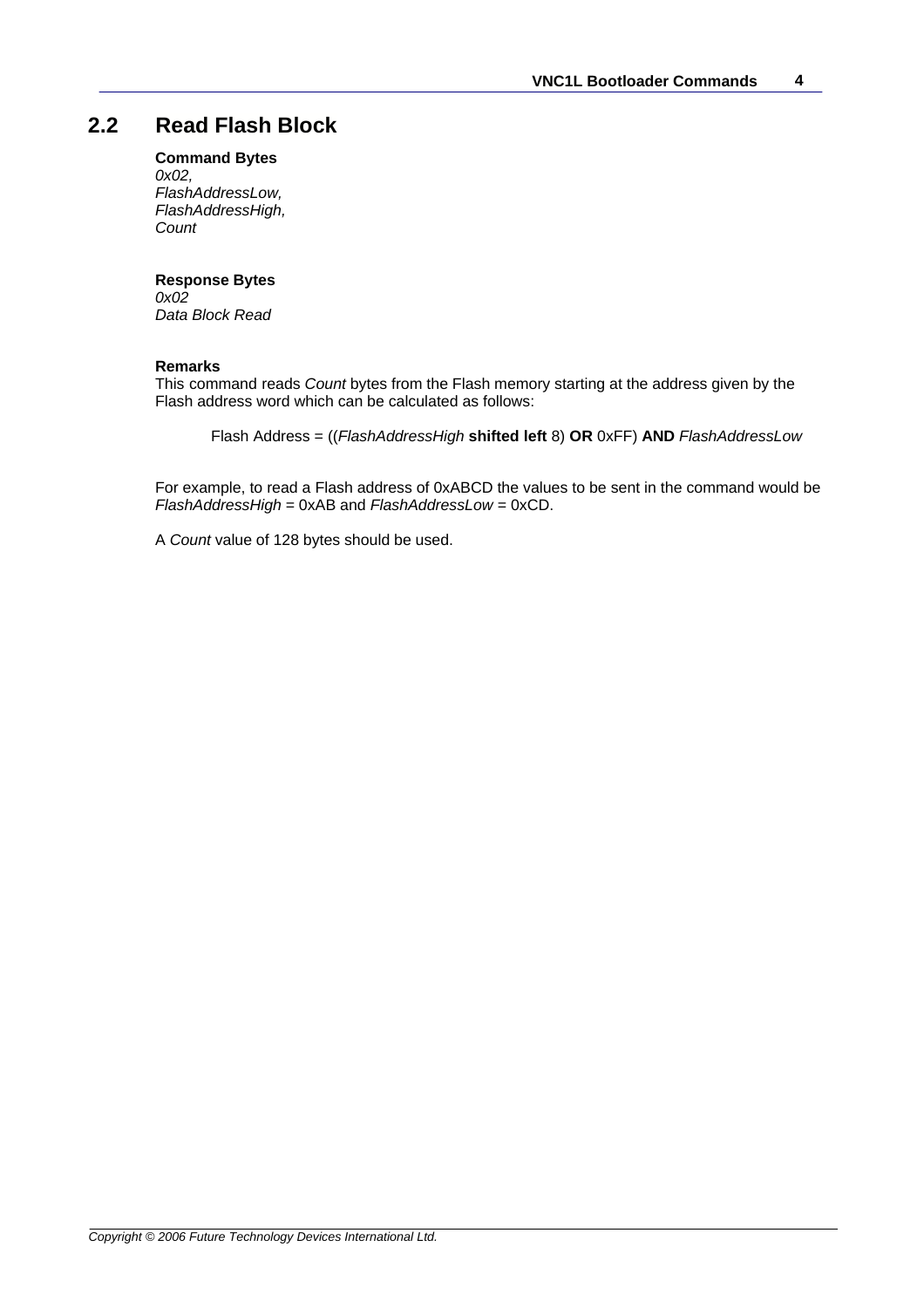### <span id="page-5-0"></span>**2.3 Write Flash Block**

### **Command Bytes**

*0x03, FlashAddressLow, FlashAddressHigh, Count* (Followed by a response of 0x02) *Data Block to Write*

### **Response Bytes**

*0x02* after command (after *Count* sent) *0x02* after data block sent

#### **Remarks**

This command writes *Count* bytes to the Flash memory starting at the address given by the Flash address word which can be calculated as follows:

Flash Address = ((*FlashAddressHigh* **shifted left** 8) **OR** 0xFF) **AND** *FlashAddressLow*

For example, to write a Flash address of 0xABCD the values to be sent in the command would be *FlashAddressHigh* = 0xAB and *FlashAddressLow* = 0xCD.

A *Count* value of 128 bytes should be used.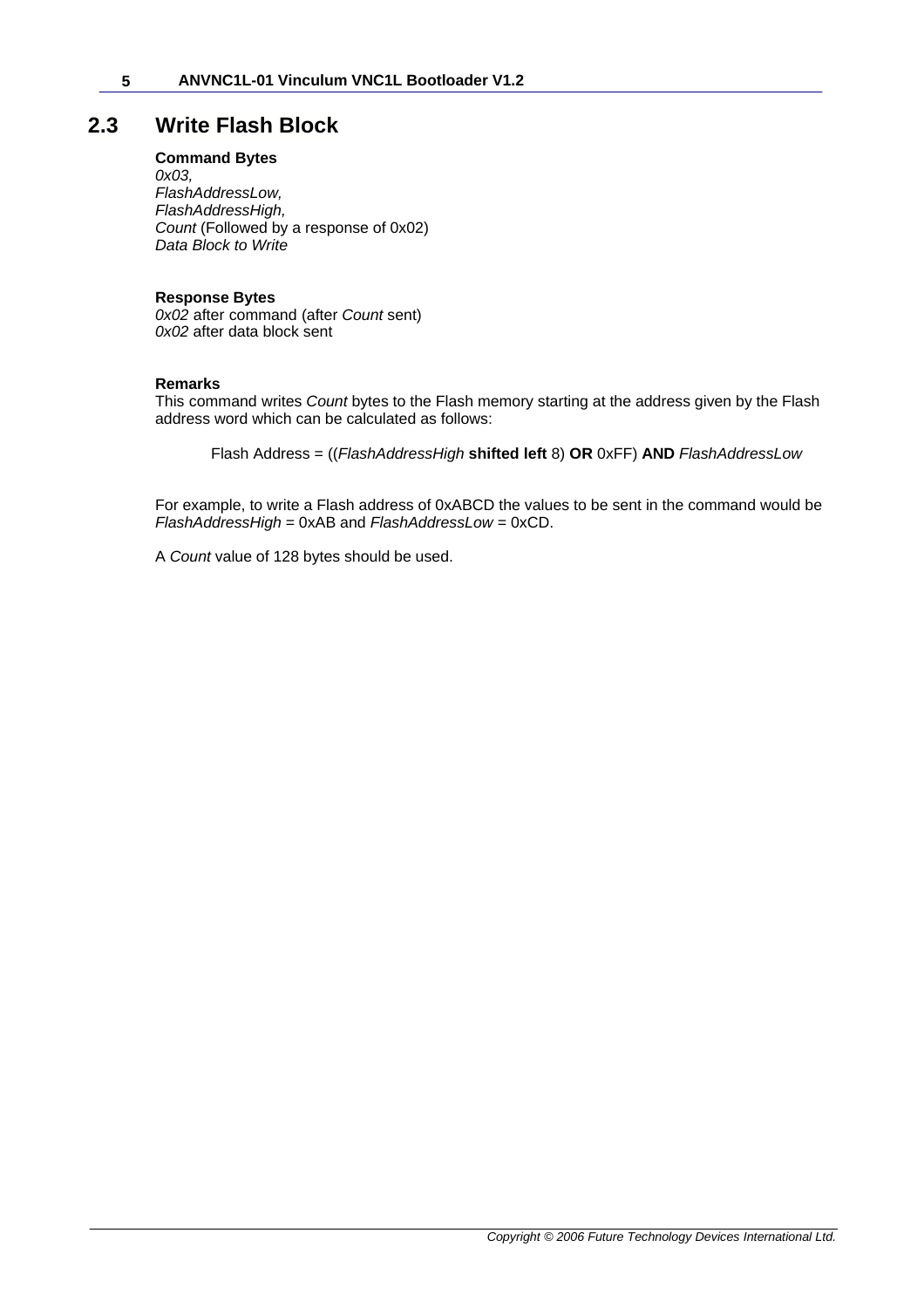### <span id="page-6-0"></span>**2.4 Echo**

**Command Bytes**

*0xFF OR 0xFA*

### **Response Bytes**

*0xFF OR 0xFA*

### **Remarks**

This command is echoed by the VNC1L bootloader. If 0xFF is sent, it returns 0xFF. Similarly, if 0xFA is sent then 0xFA is returned. These commands can be used to synchronise to the bootloader before programming the Flash.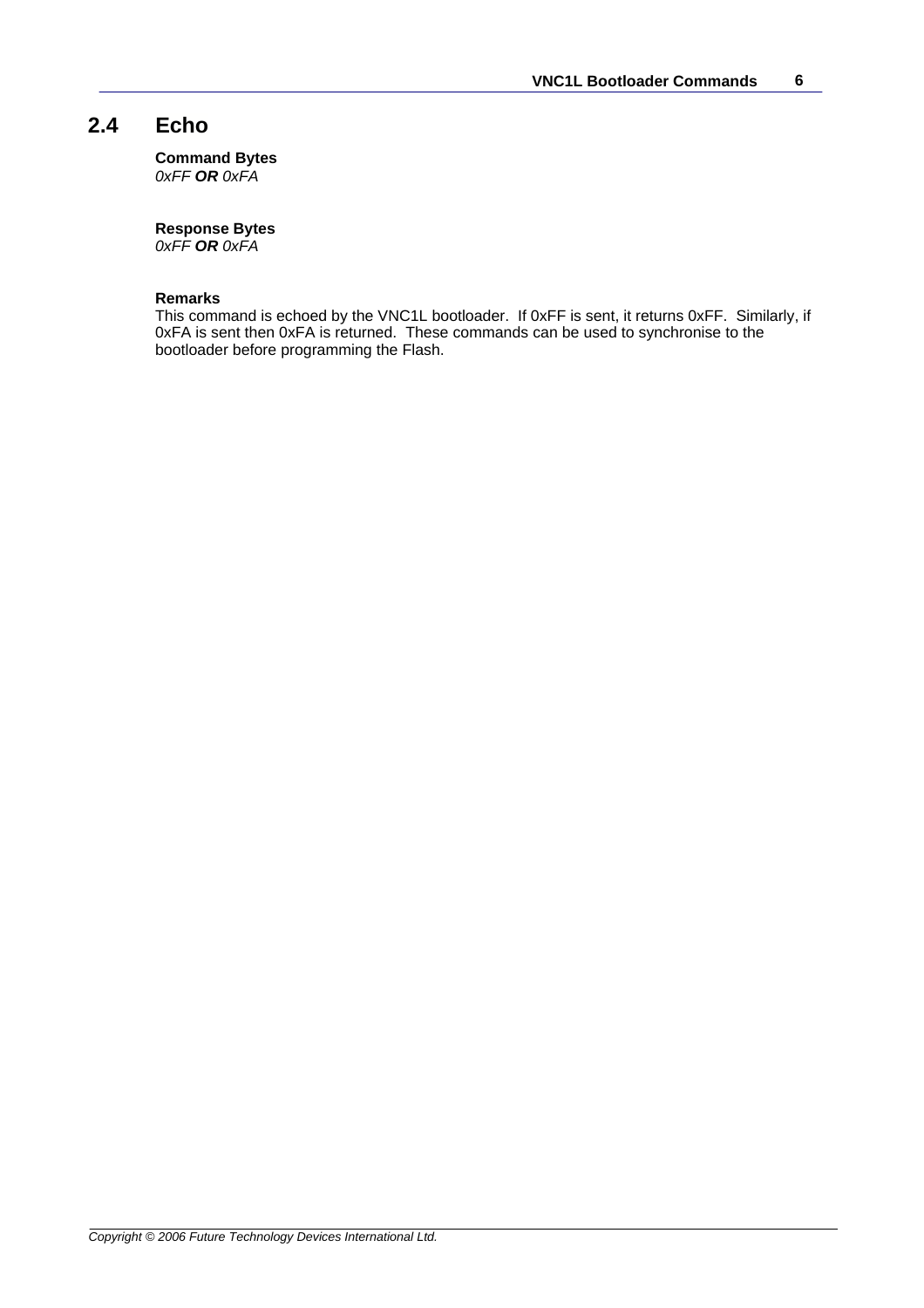## **3 VNC1L Bootloader Pseudo Code**

A simplified VNC1L programming application outline is provided below, not taking account of error recovery.

A VNC1L programming application should perform the following steps:

· Initialise programmer UART with the following characteristics:

Baud rate: 115200 Data bits: 8 Stop bits: 1 Parity: None Handshaking: RTS/CTS

- · Synchronise the programmer and VNC1L
	- **LOOP**

Send an [Echo](#page-6-0) command (0xFF) 6 Wait for a response Read bytes available **UNTIL** last byte received is the [Echo](#page-6-0)l 6 response (0xFF) Send alternative [Echo](#page-6-0) command (0xFA) 6 **LOOP** Check for data available

If data available, read it. Otherwise wait for data

**UNTIL** Last byte received is the [Echo](#page-6-0)l 6 response (0xFA)

If last byte received was the alternative <u>[Echo](#page-6-0)</u>l <sup>s</sup> response, then synchronisation complete If last byte received was not the alternative <u>Echo</u>l ो response, repeat synchronisation

- $\bullet~$  Set desired VNC1L Baud rate and timer value of 6000 using the <u>Set Data Variables</u> Is  $\uparrow$ command
- · Set programmer UART to the same Baud rate as the VNC1L
- · Program flash from file
	- **LOOP**

Read a block of data from the firmware ROM file Send [Write Flash Block](#page-5-0) 5th command for *Count* bytes (128 bytes required) Wait for acknowledgement (0x02) Write the block of data to the VNC1L **UNTIL** the complete firmware file has been written to the Flash memory

· Verify the Flash contents

**LOOP**

Read a block of data from the firmware ROM file

Send the <u>Read Flash Block</u>l 4 command requesting *Count* bytes (128 bytes

required)

Wait for acknowledgement (0x02)

Wait for *Count* bytes to be returned

Compare the data from the ROM file and the Flash memory

If they do not match, flag an error

**UNTIL** the entire firmware file has been compared to the entire Flash memory **OR** an error was found

· Flash programming complete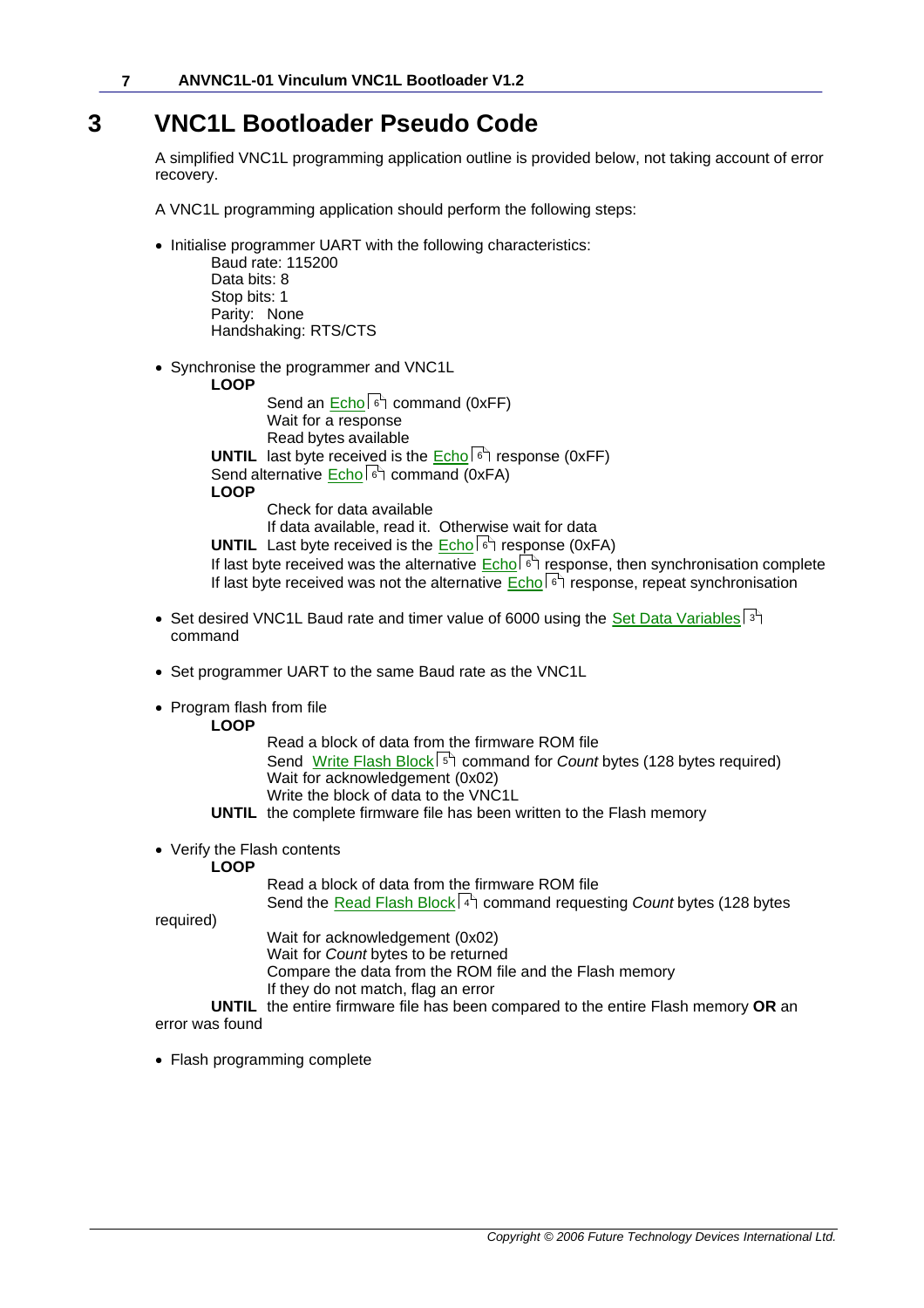## **4 VNC1L Bootloader Hardware Interface**

The Vinculum VNC1L bootloader uses the UART interface to load new firmware into the Vinculum Flash memory. The UART can be interfaced to in the following ways:

- $\bullet$  [Using an FTDI USB-serial device](#page-9-0) | ९ ी
- <u>[Using a legacy COM port](#page-11-0)</u> [11]
- $\bullet$  [Using a microcontroller with a UART](#page-12-0)  $\left| \cdot z \right|$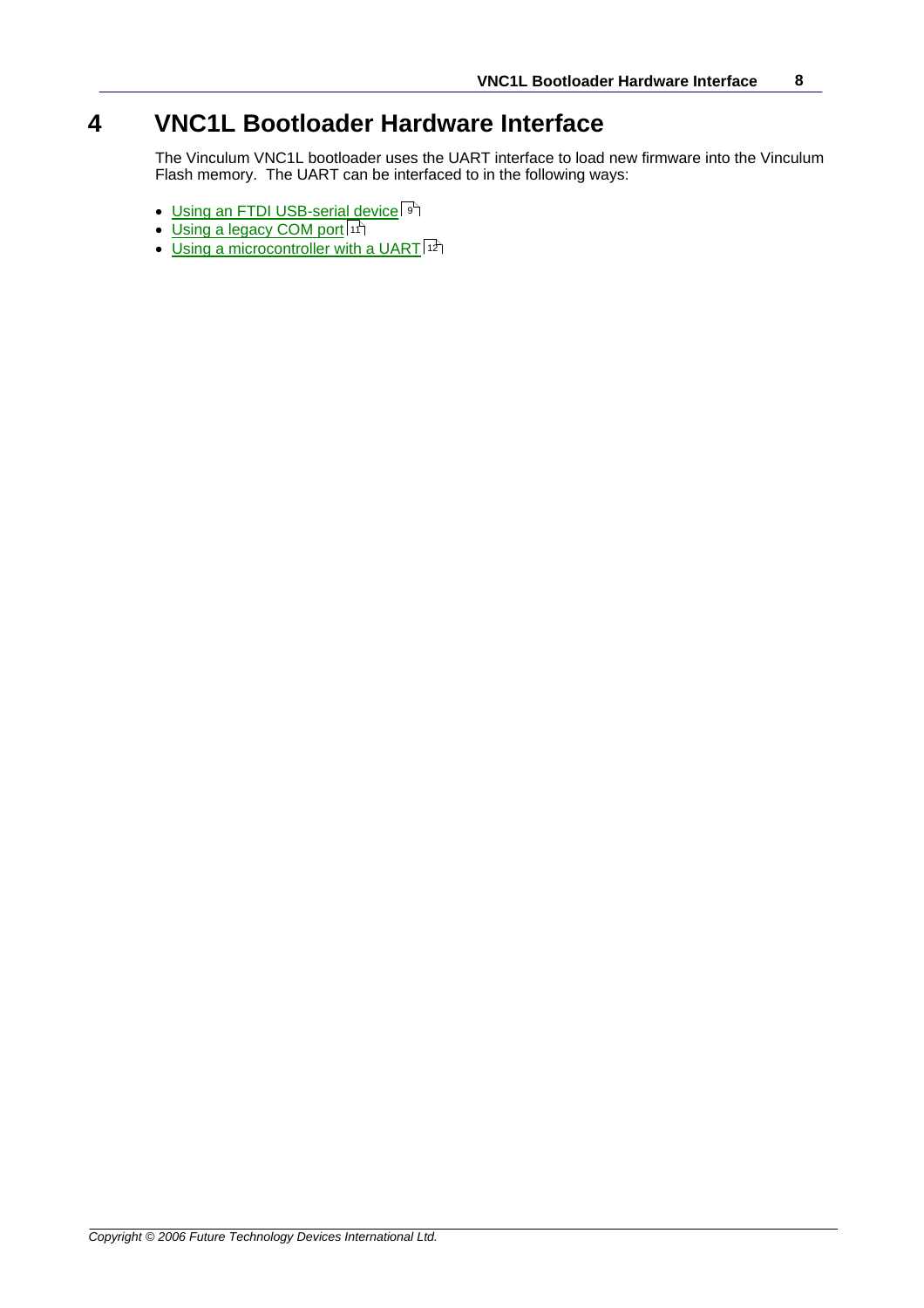### <span id="page-9-0"></span>**4.1 VNC1L Programming Over USB**

The **VNC1L** device can be programmed from a PC USB port using an FTDI USB-serial converter device such as the **FT232R, [FT232BM](http://www.ftdichip.com/Products/FT232BM.htm)** or **FT8U232AM**. This is the fastest way to reprogram the VNC1L Flash memory as data can be transferred to the Vinculum device at up to 1MBaud.

The [MM232R](http://www.ftdichip.com/Products/EvaluationKits/MM232R.htm) and [UM232R](http://www.ftdichip.com/Products/EvaluationKits/UM232R.htm) provide a convenient way of interfacing the [FT232R](http://www.ftdichip.com/Products/FT232R.htm) to a Vinculum [VNC1L](http://www.vinculum.com/prd_vnc1l.html) design or the [VDIP1](http://www.vinculum.com/prd_vdip1.html) evaluation module and will allow for programmatically controlling the state of the PROG# and RESET# pins.

FTDI's standard Vinculum evaluation kits [\(VDRIVE1](http://www.vinculum.com/prd_vdrive1.html), [VMUSIC1](http://www.vinculum.com/prd_vmusic1.html), [VF2F](http://www.vinculum.com/prd_vf2f.html)) all have a 6-pin header which can be interfaced to the [FT232R](http://www.ftdichip.com/Products/FT232R.htm)-based [TTL-232R-3V3](http://www.ftdichip.com/Products/EvaluationKits/TTL-232R-3V3.htm) cable to allow firmware reflashing and require a jumper to be set to enable the bootloader at power up.

The required connections between the VNC1L and an FT232R device for programmatically controlling the PROG# and RESET# pins is shown below:



Note that CBUS Bit Bang mode must be enabled in the FT232R EEPROM for CBUS2 and CBUS3 for this to function (see [AN232R-01 Bit Bang Modes for the FT232R and FT245R](http://www.ftdichip.com/Documents/AppNotes.htm) for details of CBUS Bit Bang mode). To enable the bootloader, the  $PROG#$  pin must be driven low and the VNC1L must then be reset by driving the RESET# pin low then high. Run mode can be enabled by driving the PROG# pin high and then resetting the VNC1L by driving the RESET# pin low then high.

If using an FT232BM, FT8U232AM or an FT232R without using CBUS bit bang on CBUS2 and CBUS3 to programmatically control the PROG# and RESET# pins, a jumpered configuration is required as follows: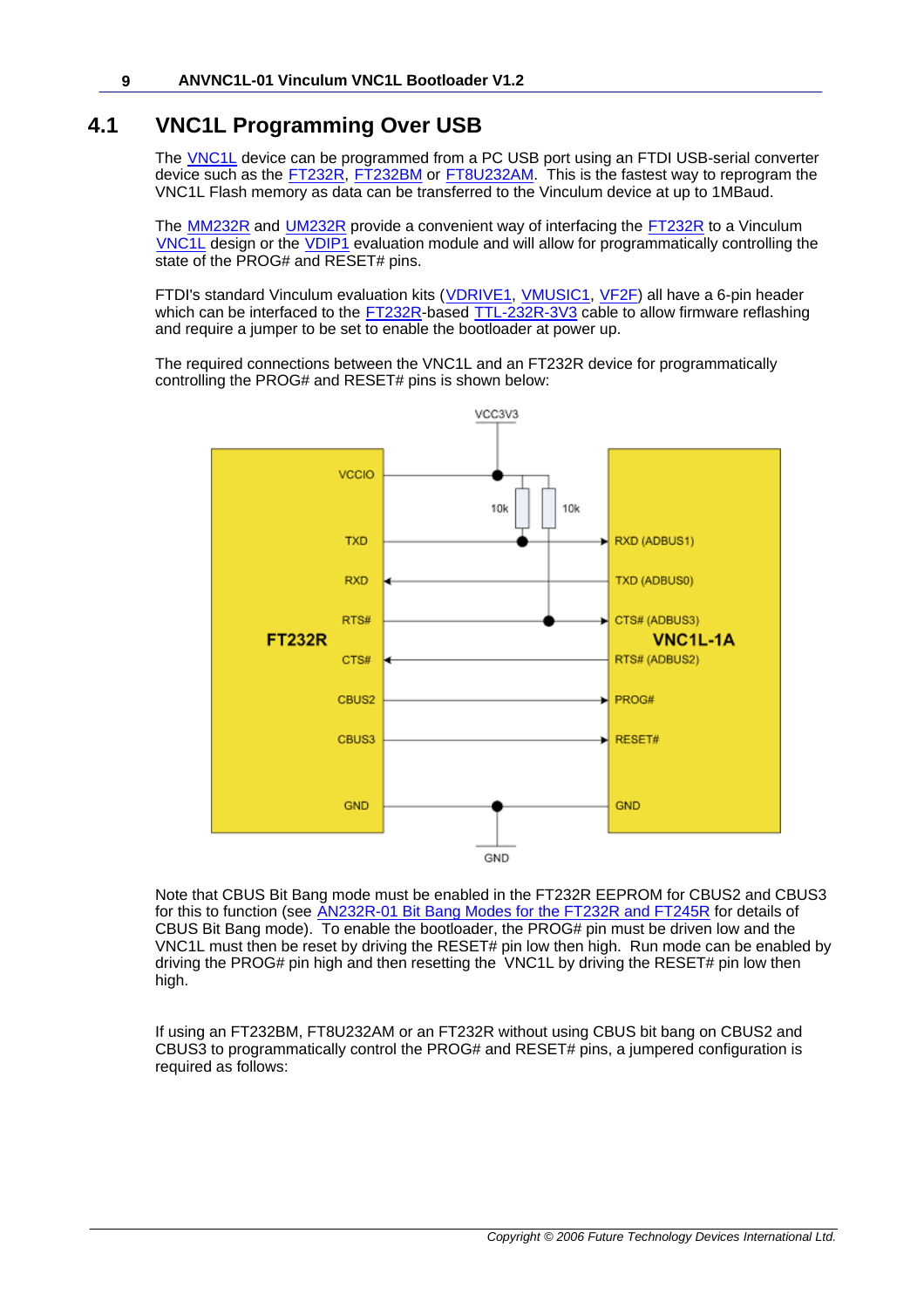

Note that for the bootloader to be active the jumper must be fitted before powering the VNC1L. If the jumper is not fitted, the VNC1L will power up in run mode with the bootloader inactive.

Both of the configurations above are supported by the **VPROG** application which can be downloaded from the [Vinculum web site](http://www.vinculum.com/downloads.html).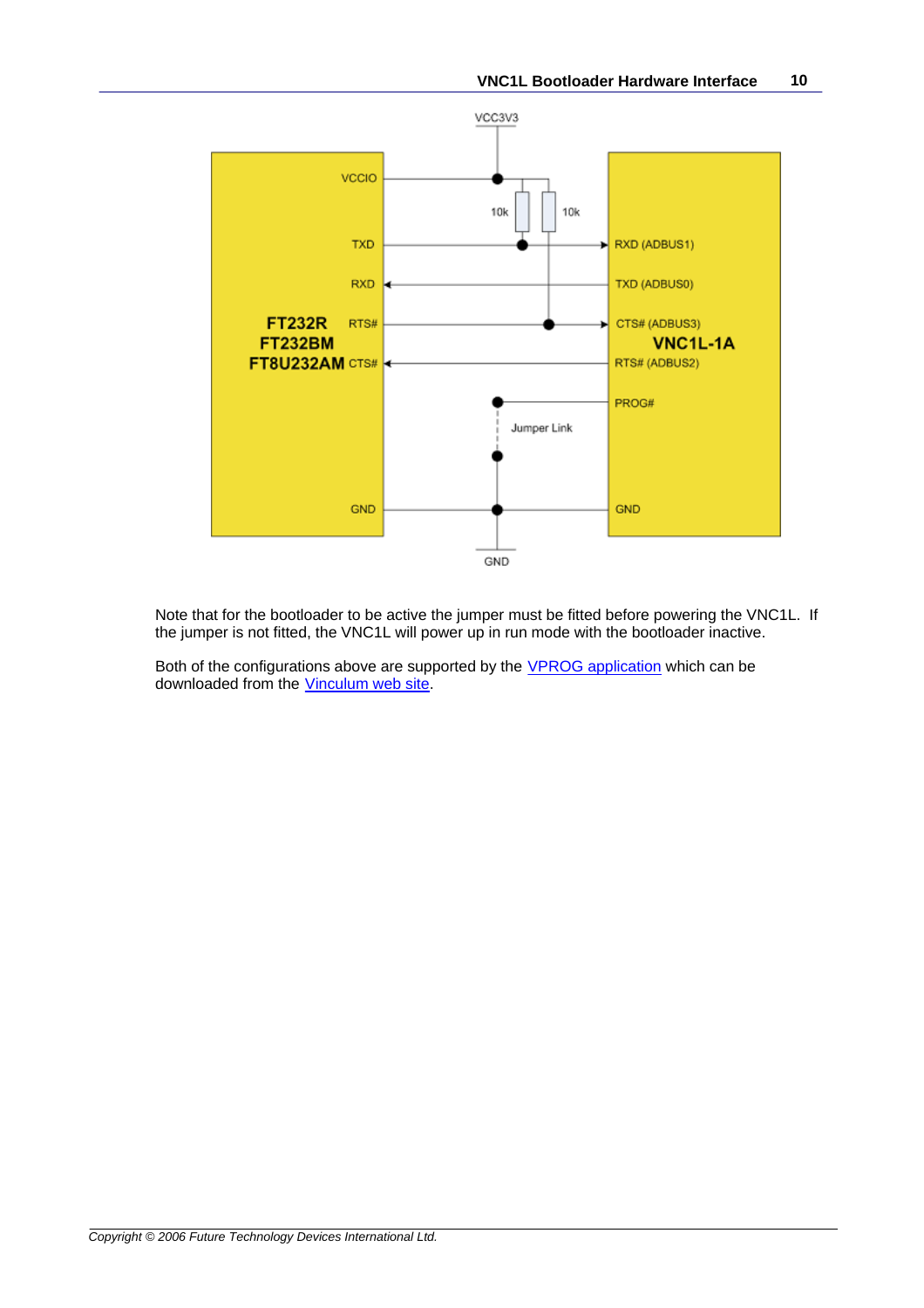### <span id="page-11-0"></span>**4.2 VNC1L Programming From a COM Port**

It is possible to program firmware into the VNC1L using a legacy PC COM port, provided that the COM port to be used is capable of at least 115200 Baud. This is required because the VNC1L bootloader defaults to 115200 Baud. The Baud rate may be changed by issuing a [Set Data Variables](#page-3-0) $|\circ$   $\rangle$  command to the VNC1L after establishing communication at 115200 Baud.

Programming the VNC1L device using a legacy COM port requires the use of an RS232 level converter on the UART of the VNC1L to convert between the RS232 signal level and the VNC1L 3.3V level (5V safe). In addition, a jumper has to be fitted to the PROG# pin of the VNC1L to allow for switching between program mode and run mode. Note that for the bootloader to be active the jumper must be fitted before powering the VNC1L. If the jumper is not fitted, the VNC1L will power up in run mode with the bootloader inactive.

A sample block diagram of the hardware requirements for programming from a legacy COM port is shown below:



At present, programming from a legacy COM port will require software development to create a Flash programming application.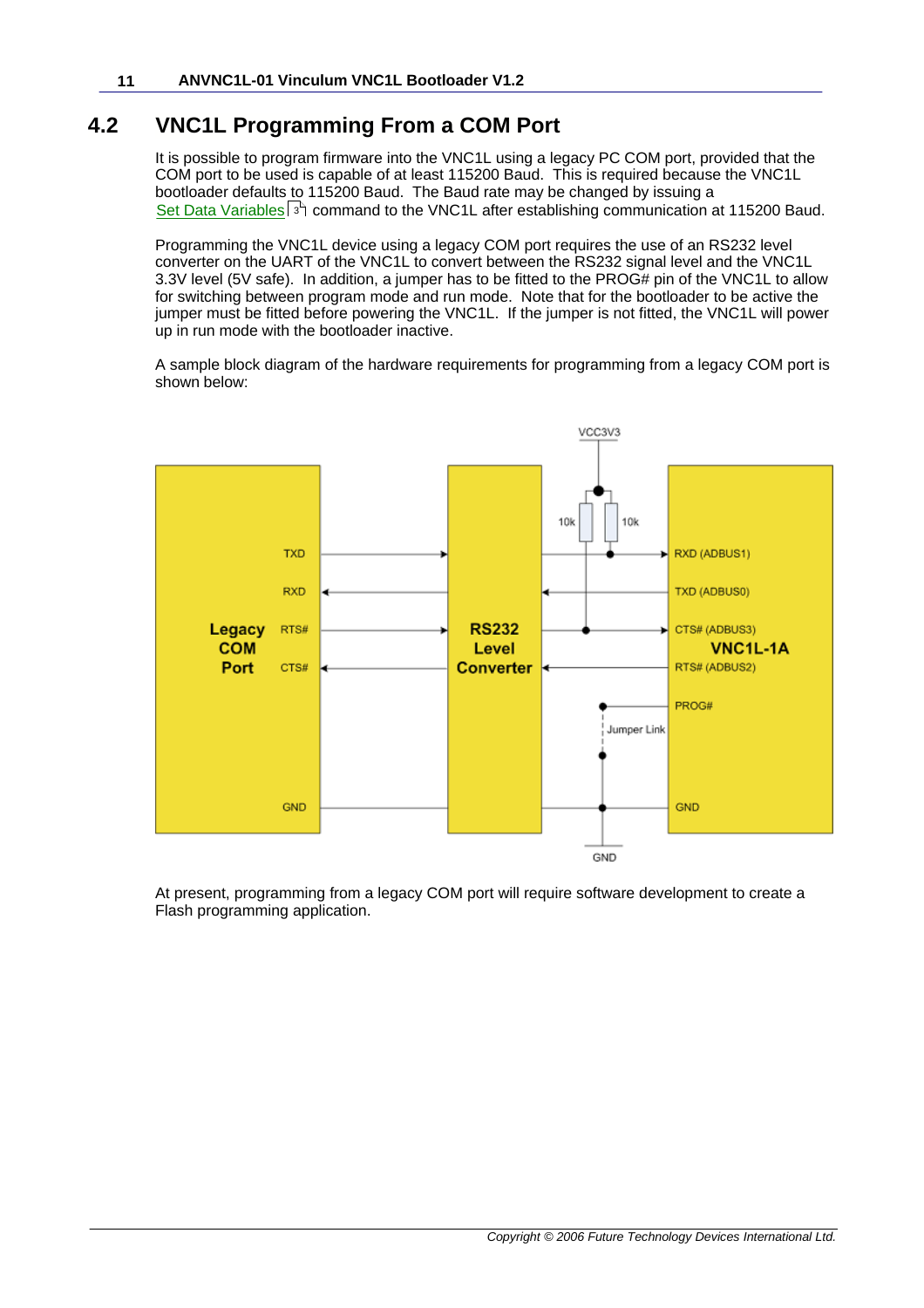### <span id="page-12-0"></span>**4.3 VNC1L Programming From an MCU**

VNC1L firmware can also be updated via a microcontroller with a UART. The microcontroller must be capable of at least 115200 Baud. This is required because the VNC1L bootloader defaults to 115200 Baud. The Baud rate may be changed by issuing a <u>Set Data Variables</u>  $\ket{\Phi}$  command to the VNC1L after establishing communication at 115200 Baud.

Also, the VNC1L UART requires the use of RTS/CTS flow control. If the MCU UART does not automatically handle hardware handshaking, this must be implemented in the MCU firmware.

As with the FT232R <u>programming the VNC1L over USB</u>I গী, it is possible to use two of the available MCU IOs to control the PROG# and RESET# pins from the MCU firmware. The following diagram illustrates this arrangement:



To enable the bootloader, the PROG# pin must be driven low and the VNC1L must then be reset by driving the RESET# pin low then high. Run mode can be enabled by driving the PROG# pin high and then resetting the VNC1L by driving the RESET# pin low then high.

In a situation where IOs from the MCU are not being used to control the PROG# and RESET# pins, a jumper must be used to manually enable program or run mode. A sample block diagram of the hardware requirements for programming from an MCU with a jumper controlling PROG# is shown below: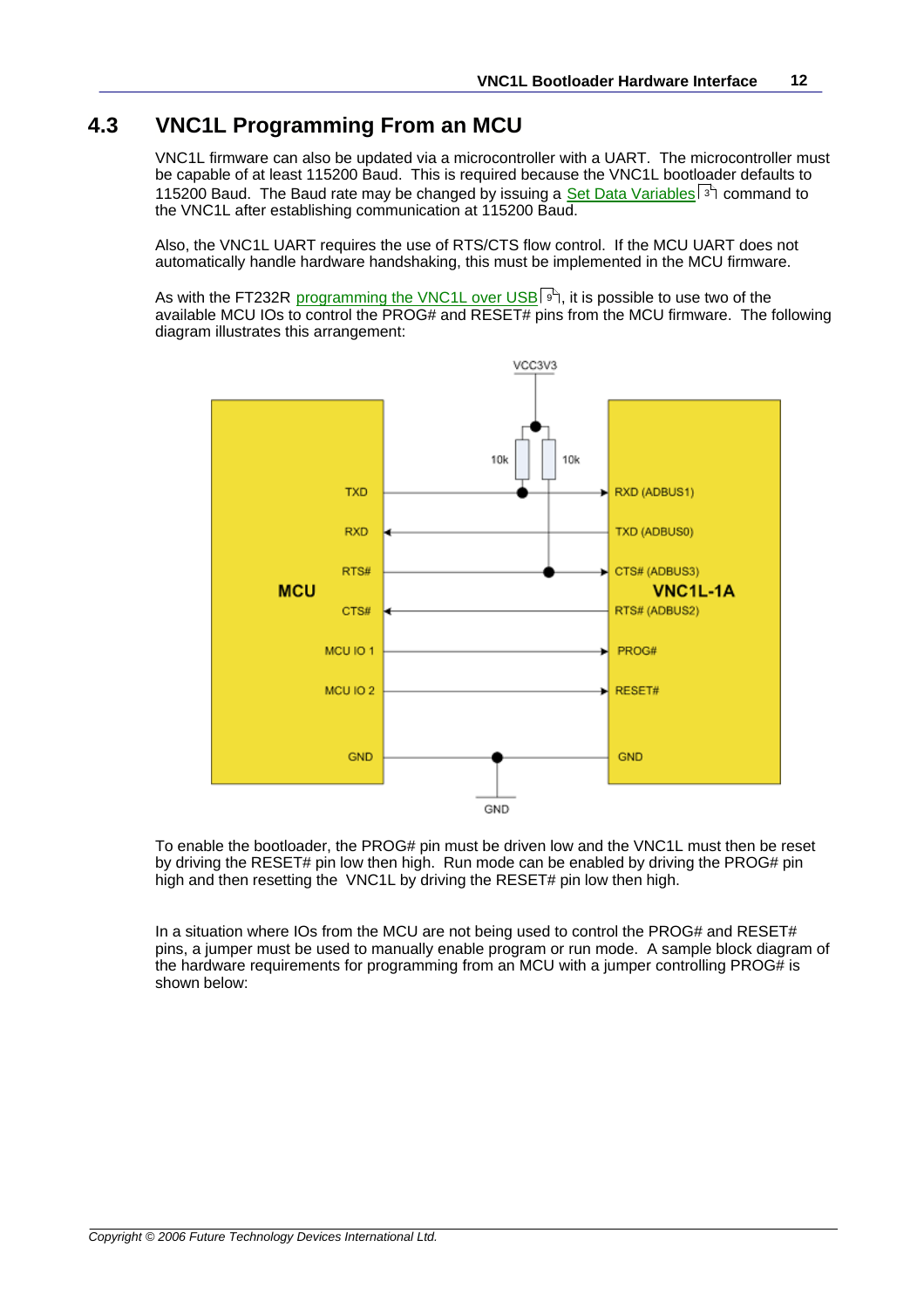

Note that for the bootloader to be active the jumper must be fitted before powering the VNC1L. If the jumper is not fitted, the VNC1L will power up in run mode with the bootloader inactive.

Programming the VNC1L from an MCU will require firmware development to allow Flash programming.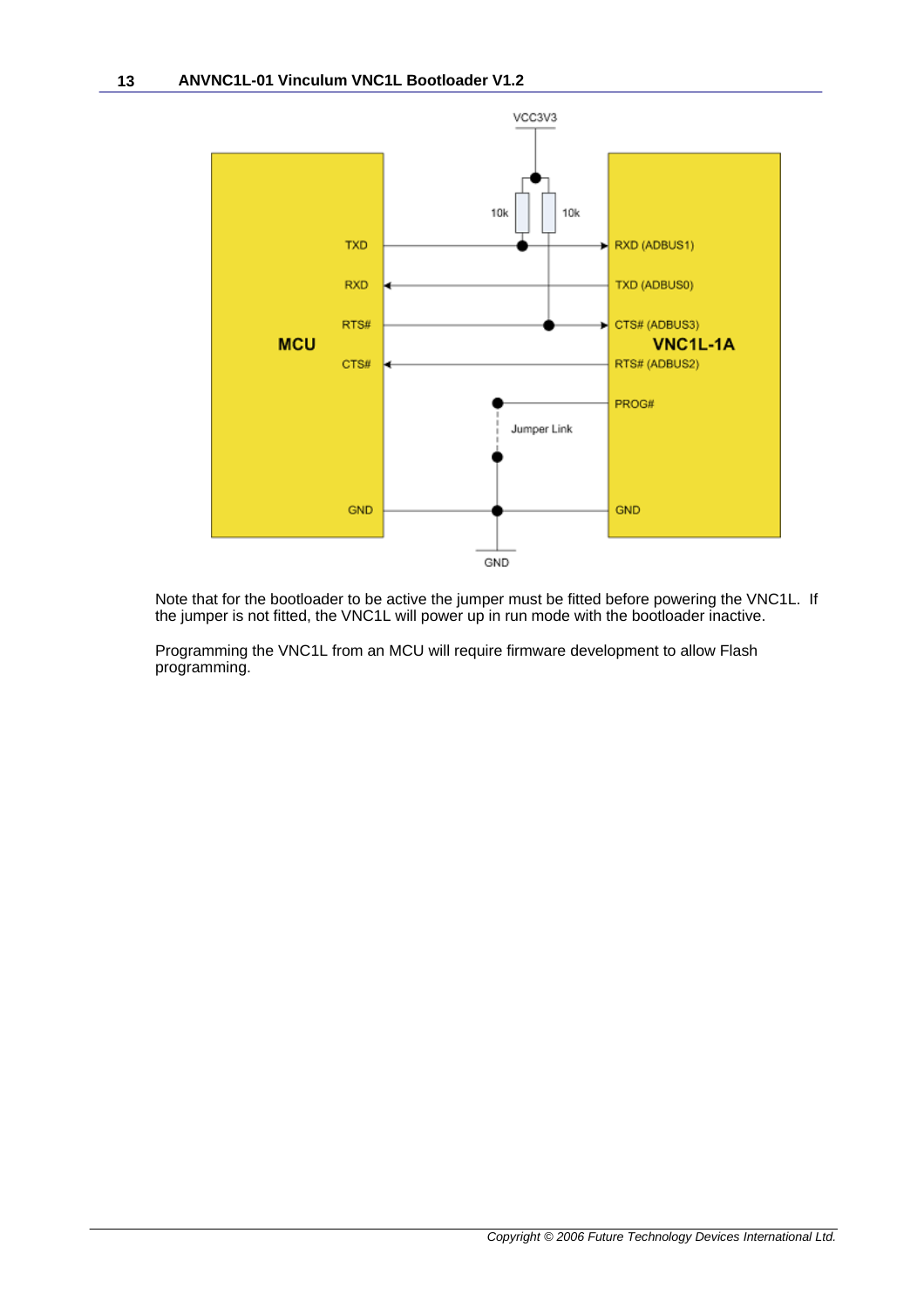# **5 Revision History**

| <b>Version</b> | <b>Release Date</b> | <b>Comments</b>                                                                                                                                                          |
|----------------|---------------------|--------------------------------------------------------------------------------------------------------------------------------------------------------------------------|
| 1.0            | September 2006      | Initial release.                                                                                                                                                         |
| 1.1            | September 2006      | Typo correction and synchronisation reorder.                                                                                                                             |
| 1.2            | October 2006        | Added statement for pseudo code not including error<br>recovery.<br>Added reference to AN232R-01 for CBUS Bit Bang mode.<br>Added #s to RTS and CTS signals in diagrams. |
| 1.3            | November 2006       | Changed 128 byte reocmmendation for Write Flash Block and<br>Read Flash Block to a requirement.                                                                          |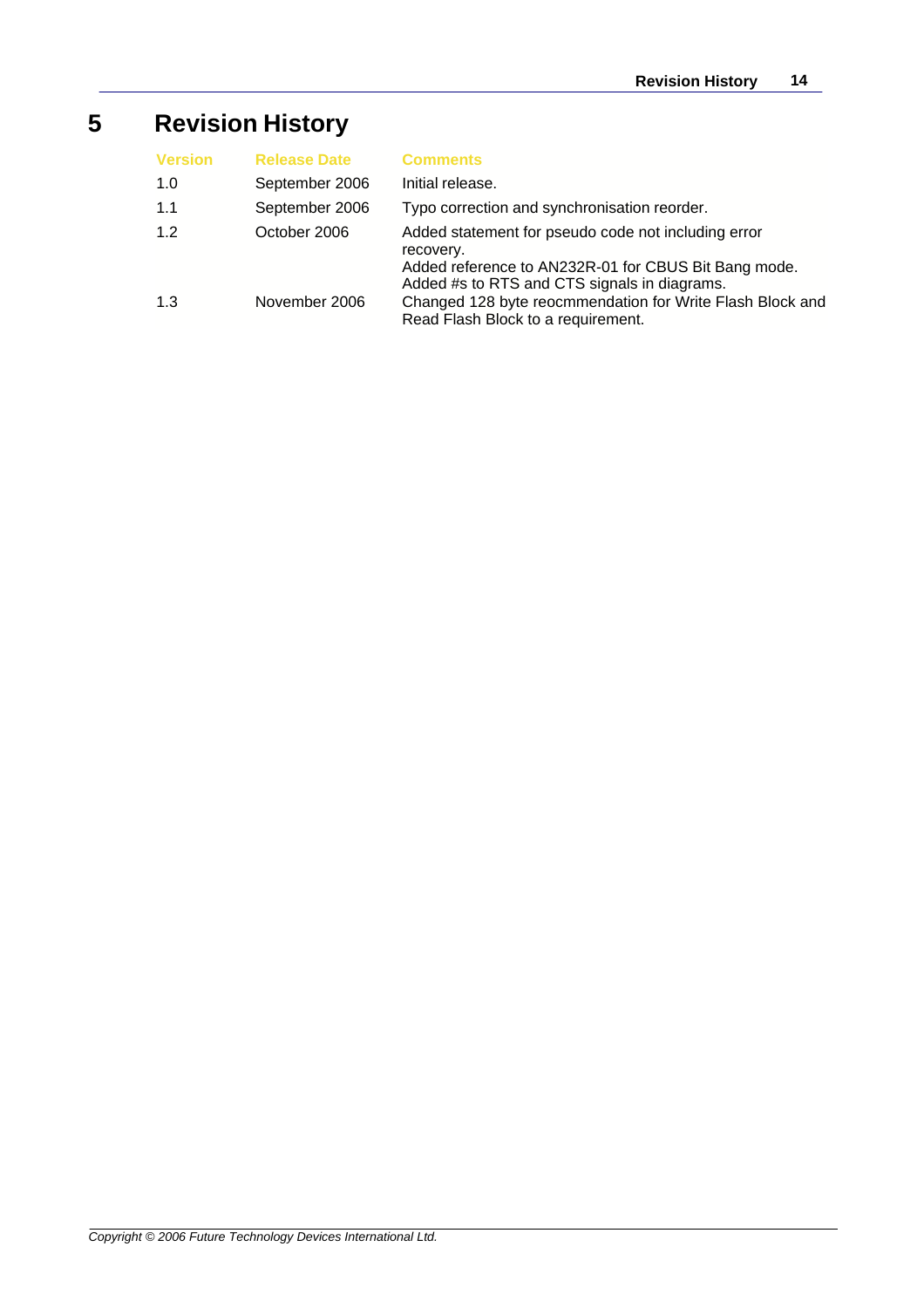### **6 Contact**

### **Head Office - Glasgow, UK**

Future Technology Devices International Limited 373 Scotland Street **Glasgow** G5 8QB United Kingdom Tel: +44 (0) 141 429 2777 Fax: +44 (0) 141 429 2758

E-Mail (Sales): sales1@ftdichip.com E-Mail (Support): support2@ftdichip.com E-Mail (General Enquiries): admin1@ftdichip.com Web Site URL: <http://www.ftdichip.com> Web Shop URL:<http://apple.clickandbuild.com/cnb/shop/ftdichip>

#### **Branch Office - Taiwan**

Future Technology Devices International Limited (Taiwan) 4F, No 16-1, Sec. 6 Mincyuan East Road Neihu District Taipei 114 Taiwan ROC Tel: +886 2 8791 3570 Fax: +886 2 8791 3576

E-Mail (Sales): tw.sales1@ftdichip.com E-Mail (Support): tw.support1@ftdichip.com E-Mail (General Enquiries): tw.admin1@ftdichip.com Web Site URL: <http://www.ftdichip.com>

#### **Branch Office - Hillsboro, Oregon, USA**

Future Technology Devices International Limited (USA) 5285 NE Elam Young Parkway Suite B800 Hillsboro, OR 97124-6499 USA Tel: +1 (503) 547-0988 Fax: +1 (503) 547-0987

E-Mail (Sales): us.sales@ftdichip.com E-Mail (Support): support2@ftdichip.com E-Mail (General Enquiries): admin1@ftdichip.com Web Site URL: <http://www.ftdichip.com>

#### **Agents and Sales Representatives**

Please visit the [Sales Network](http://www.ftdichip.com/FTSalesNetwork.htm) page of the [FTDI web site](http://www.ftdichip.com) for the contact details of our distributor(s) in your country.